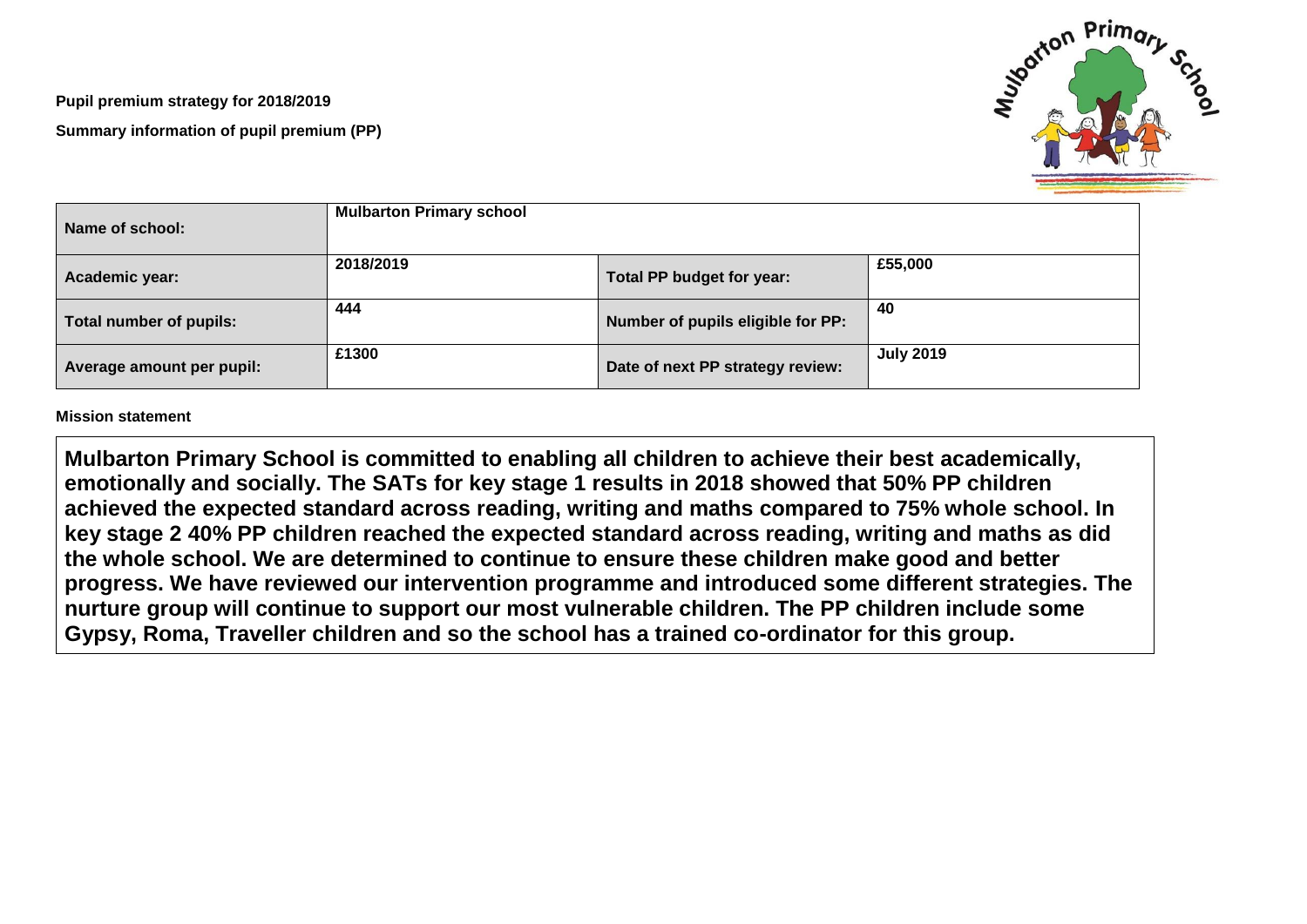## **Barriers to future attainment for pupils eligible for PP**

|    | In-school barriers:                                                                                                                |
|----|------------------------------------------------------------------------------------------------------------------------------------|
| А. | Some PP children have limited access to enriching experiences                                                                      |
| В. | Having low aspirations and poor resilience is impacting on some PP children's outcomes                                             |
| C. | Inability to engage with quality reading material is impacting on knowledge of vocabulary which in turn restricts writing progress |
|    | <b>External barriers:</b>                                                                                                          |
| D. | PP children have good attendance records but there are some issues around parental engagement.                                     |
| Е. | Some PP children have poor vocabulary owing to limited access to quality reading material outside of school                        |

## **Aims and outcomes**

|                                   | <b>Desired outcome:</b>                                                                                                                                          | How this will be achieved:                                                                                                                                 |  |  |  |
|-----------------------------------|------------------------------------------------------------------------------------------------------------------------------------------------------------------|------------------------------------------------------------------------------------------------------------------------------------------------------------|--|--|--|
| А.                                | For PP children to use a wider vocabulary and bank of knowledge<br>and experiences to draw on. Ensuring the emotional resilience is<br>strong to support this.   | Increased enriching experiences for PP children alongside their<br>peers eg live theatre                                                                   |  |  |  |
| В.                                | For PP children to have high aspirations which mirror those of their<br>peers                                                                                    | Continued work addressing aspiration and resilience through circle<br>time, 8 week plan, curriculum, learning values and assemblies.                       |  |  |  |
| C                                 | For PP children to access quality texts and experiences to increase<br>and enrich their vocabulary                                                               | School to take part in the Power of Reading project                                                                                                        |  |  |  |
| D                                 | For all parents to fully engage with their child's learning.                                                                                                     | Continuing termly cafes, assemblies, weekly newsletters, class<br>blogs and parent forums. Introduction of curriculum expectation<br>booklets for parents. |  |  |  |
| How improvement will be measured: |                                                                                                                                                                  |                                                                                                                                                            |  |  |  |
| А.                                | PP children to make progress in line with their peers                                                                                                            |                                                                                                                                                            |  |  |  |
| В.                                | Discussion with PP children during our weekly DIRT (dedicated improvement and reflection time) centred on aspirations and through SLT<br>monitoring pupil voice. |                                                                                                                                                            |  |  |  |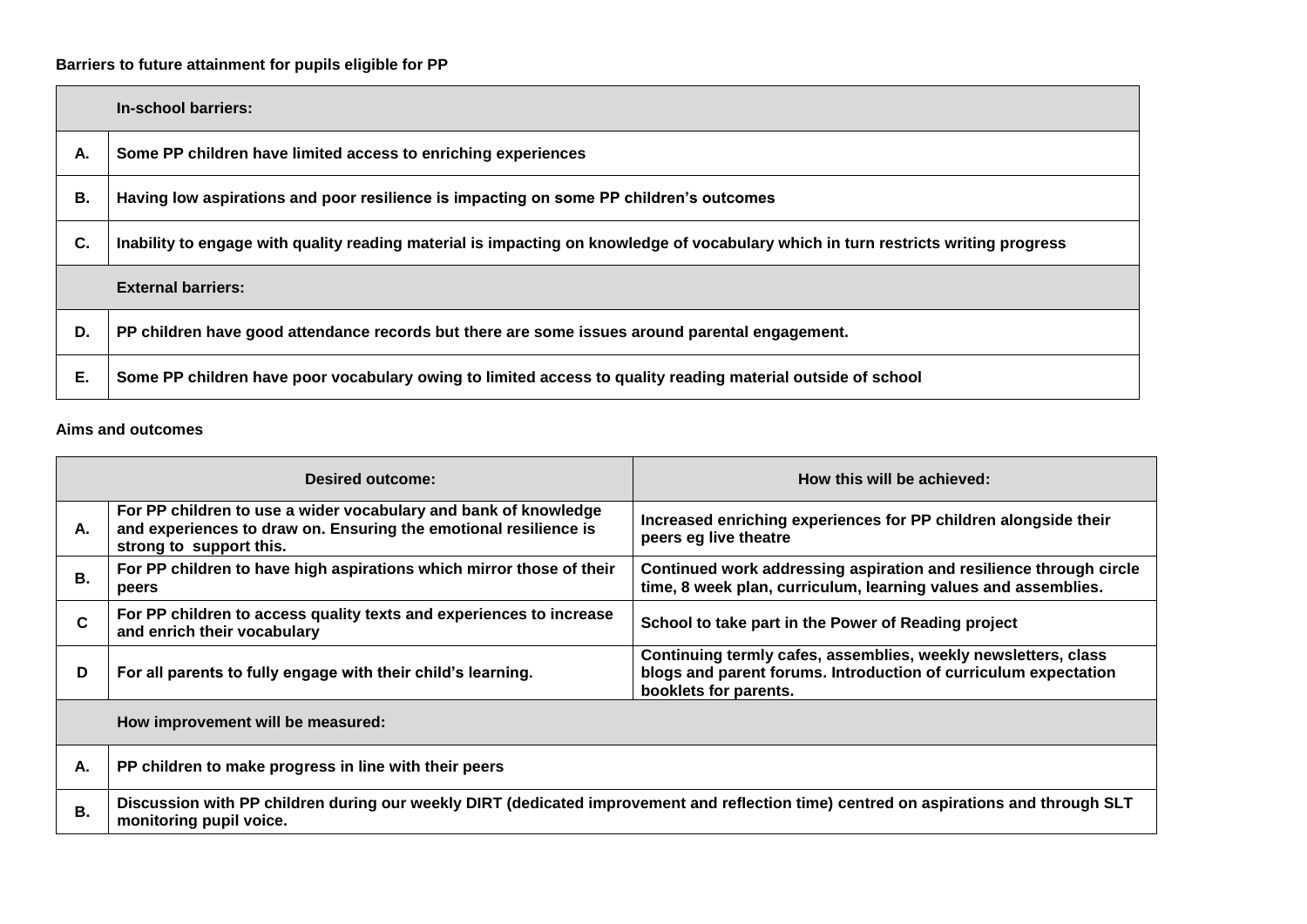| PP children to demonstrate improved levels of vocabulary and engagement in writing. Writing attainment and SPAG scores to be in line<br>with peers at end of key stage. |
|-------------------------------------------------------------------------------------------------------------------------------------------------------------------------|
| Parents engaging in learning. Increased attendance at parent cafes and assemblies                                                                                       |

## **Planned expenditure**

| <b>Desired</b><br>outcome | Action/approach                                                                                                                             | What is the evidence and<br>rationale for this choice?                                                                                                                         | How will you ensure it is<br>implemented well?                                                                                                                                                                    | <b>Staff lead</b>                         | <b>Budget</b> | <b>Review date</b> | <b>Outcomes</b>                                                                     |
|---------------------------|---------------------------------------------------------------------------------------------------------------------------------------------|--------------------------------------------------------------------------------------------------------------------------------------------------------------------------------|-------------------------------------------------------------------------------------------------------------------------------------------------------------------------------------------------------------------|-------------------------------------------|---------------|--------------------|-------------------------------------------------------------------------------------|
| A                         | Ensure all PP children have<br>access to enriching<br>experiences and quality<br>intervention materials with<br>planning showing this focus | PP children often have<br>limited experiences to<br>draw on when faced with<br>learning. They need<br>scaffolded quality<br>intervention                                       | SLT to monitor the provision<br>of enriching experiences<br>across school both during<br>and after school and the use<br>of intervention programmes                                                               | <b>SLT and</b><br><b>SENCO</b>            | £12000        | <b>July 2019</b>   | All children<br>engaged<br>with events                                              |
| A                         | The continued staffing of a<br>nurture group for vulnerable<br>children and purchasing of<br>life coach hours                               | <b>Clear evidence that until</b><br>children's emotional and<br>social needs are met<br>learning will continue to<br>be affected                                               | Trained staff, time to<br>resource the teaching and<br>observe the children. Use of<br>the Boxall profile to<br>determine the needs of the<br>children.<br>Weekly life coach sessions<br>for identified children. | <b>Inclusion</b><br><b>HLTA</b>           | £12000        | <b>July 2019</b>   | <b>Children</b><br>accessing<br>learning<br>with<br>ongoing<br>emotional<br>support |
| B                         | Ensure all the community are<br>aware of the 8-week projects<br>being introduced                                                            | By ensuring the whole<br>community including<br>parents are aware of and<br>support these projects,<br>we can expect good<br>outcomes                                          | SLT to draw up the projects<br>with staff, based on SIDP<br>and discussions with<br>children. Ensure these are<br>sent out to parents and<br>visibly celebrated in school.                                        | <b>Bev Theobald</b><br><b>Headteacher</b> | £500          | <b>July 2019</b>   | 8 week<br>plans added<br>to the<br>website                                          |
| B                         | Invite aspirational young<br>people into school to talk<br>about their journey.<br>Use active8 programme with<br>year 6                     | Children to see real life<br>examples of those who<br>have overcome<br>difficulties to achieve<br>what they have. For year<br>6 to be prepared for the<br>move to high school. | The wider community to be<br>approached for examples of<br>possible speakers.<br>Active8 is a proven life<br>coaching programme of 6<br>sessions.                                                                 | <b>SLT</b>                                | £2000         | <b>July 2019</b>   | <b>Aspiration</b><br>week saw<br>many<br>speakers in<br>school                      |